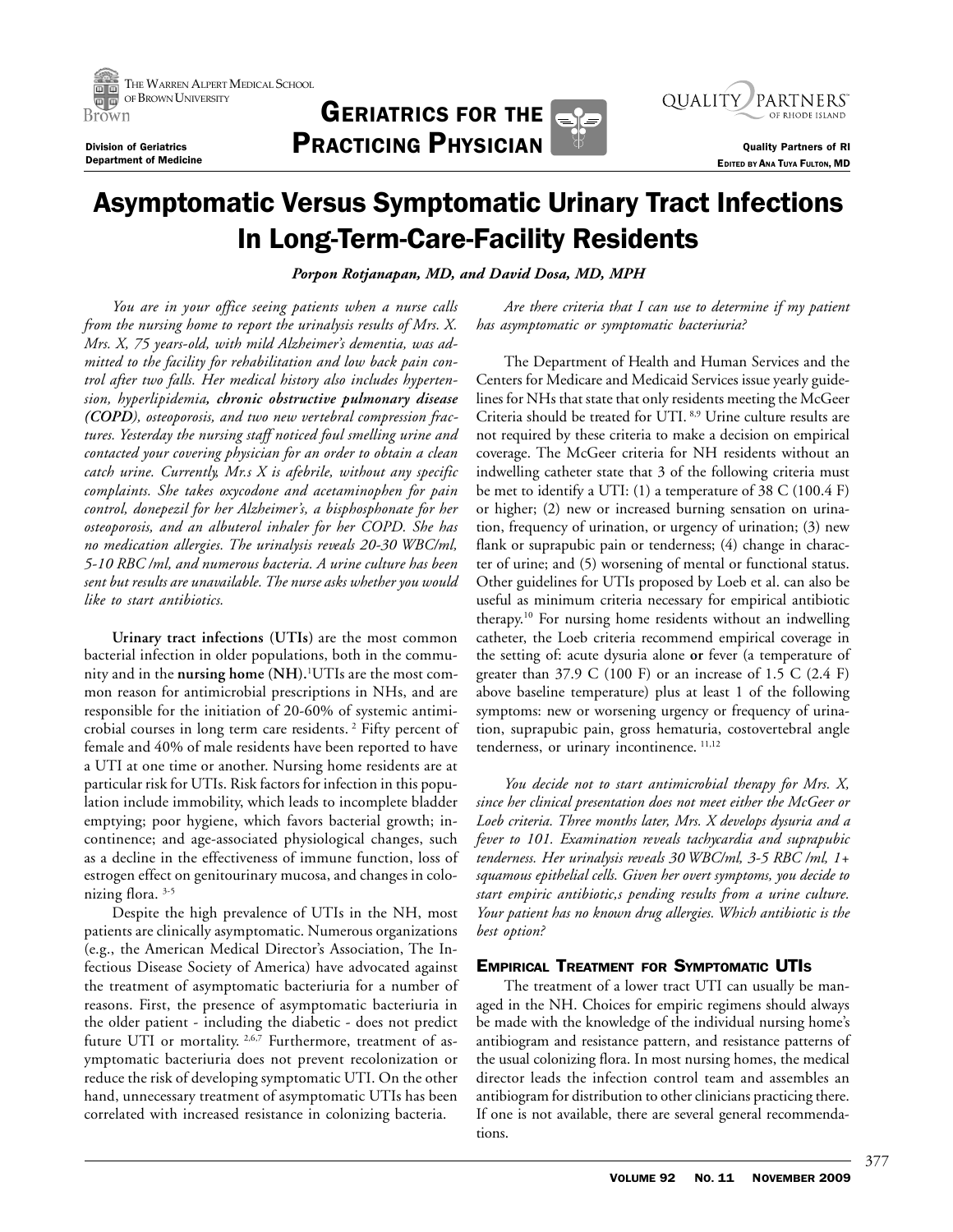In the setting of an acute uncomplicated bacterial cystitis in an otherwise healthy adult nonpregnant woman, current recommendations suggest that a 3-day course of a recommended antibiotic is as effective as the same antimicrobial given for a longer duration. 13,14 **Trimethoprim-Sulfamethoxazole (TMP-SMZ)** for 3 days is generally considered first line therapy in non-sulfa allergic patients. Other antibiotics that have been shown to be as equally effective as TMP-SMZ for empiric therapy include: Trimethoprim alone, and renally excreted members of the fluoroquinolone family (e.g., ofloxacin, ciprofloxacin, levofloxacin). Although empirical therapy with a quinolone or other broad-spectrum antimicrobial may be appropriate in selected clinical presentations, the universal application of empirical therapy with a given agent should be discouraged, given the developing resistance to these drugs and the overall expense related to prescribing these medications compared with less costly alternatives.  $6,7,14,15$ 

Other drugs to consider empirically include Nitrofurantoin and fosfomycin, both of which may become more useful in the future as resistance to TMP-SMZ and trimethoprim alone increases. Nevertheless, nitrofurantoin should not be prescribed for patients with a creatinine clearance < 60 ml/min. <sup>14,15</sup> Oral amoxicillin-clavulanate may be used as an alternate agent, and is especially useful when a patient has a polymicrobial infection with both susceptible gram-negative rods and *Enterococcus* spp. Finally, several oral second-and third-generation cephalosporins, such as cefuroxime axetil, cefixime, ceftibuten, and cefpodoxime, may be used as alternate therapies in the management of UTI when patients cannot tolerate first-line therapies or have organisms with resistance to firstline agents. <sup>6,7</sup>

There are many antibiotics that should be avoided for empiric therapy. For example, when given for 3 days, B-lactam penicillins and cephalosporins as a group are less effective than the previously described drugs. Amoxicillin and ampicillin should not be used empirically because many community-acquired and nursing home-acquired strains of *E coli* produce Blactamase, which renders these agents inactive. Additionally, numerous studies over the years have shown that B-lactam antibiotics, such as penicillins and cephalosporins are not as efficacious in curing cystitis or eradicating uropathogens from their perineal reservoirs. 6,7

When an oral agent cannot be used, IM ceftriaxone, cefotaxime, or another injectable cephalosporin is appropriate. The duration of treatment for older women with uncomplicated cystitis can be 3 days. Seven to 10 days of treatment should be prescribed for: 6,7

- Women with more than 1 week of symptoms prior to diagnosis
- Women with structural or functional abnormalities of the urinary tract
- Infection caused by *S saprophyticus*
- Men

*Double strength TMP-SMZ is started on Mrs. X. At 48 hours, she feels much better and final urine culture report reveals E coli that is sensitive to TMP-SMZ, ciprofloxacin, levofloxacin,* *amoxicillin/clavulanic acid, nitrofurantoin, and ceftriaxone. You opt not to change her previous antibiotics. After the three-day course of TMZ-SMZ, MRs X's family raises a concern as to whether she should repeat urine tests to confirm success of treatment.*

Routine follow-up, including urine culture, is generally unnecessary after treatment for cystitis, unless symptoms do not abate.16

*A review of Mrs. X's medical records reveals that this is her 3rd UTI in 6 months. The nurse asks you if you would like to consider prophylactic antibiotics to prevent future infections.*

Prophylaxis should not be initiated until the eradication of active infection is confirmed by a negative urine culture at least one to two weeks after treatment is discontinued. Continuous prophylaxis, typically with medication taken once daily at bedtime, is an option for women who have had two or more symptomatic infections during one 6-month period or three or more such infections over a 12- month period. 16 Acceptable choices for prophylaxis include single strength TMP-SMZ ½ tablet a night or three times weekly; Trimethoprim 100 mg nightly; or Nitrofurantoin macrocrystals 50-100 mg nightly. 16

*The TMP-SMZ prophylaxis is initiated after a negative urine culture at two weeks confirms sterile urine.*

### **Summary of recommendations:**

- 1. Only patients meeting the McGeer or Loeb criteria should be treated for UTI based on currently accepted guidelines.
- 2. Screening for and treatment of asymptomatic bacteriuria is not recommended for diabetic women, elderly, institutionalized patients, and catheterized patients while the catheter remains *in situ*
- 3. Most patients with consistent symptoms and a positive dipstick test can be treated without the need to obtain a urine culture unless any of the factors associated with an upper tract or complicated infection is present
- 4. Cultures are warranted to identify usual or resistant organisms in women whose symptoms either do not abate or recur within two to four weeks after the completion of treatment
- 5. Prophylaxis might be warranted for two or more symptomatic infections during one 6-month period or three or more such infections over a 12 month period

# **REFERENCES**

- 1. Yoshikawa TT. Epidemiology and unique aspects of aging and infectious diseases. *Clin Infect Dis* 2000;30:931-3.
- 2. Schweizer AK. Managing urinary tract infections in nursing homes. *Pharm World Sci* 2005;27: 159-65.
- 3. Nicolle LE. Urinary tract infections in long-term-care facilities. *Infection Control Hospital Epidemiol* 2001; 22: 167-75.
- 4. Whippo CC. Bacteriuria and urinary incontinence in aged female nursing home residents. *J Advance Nurs* 1989;14:287-225.